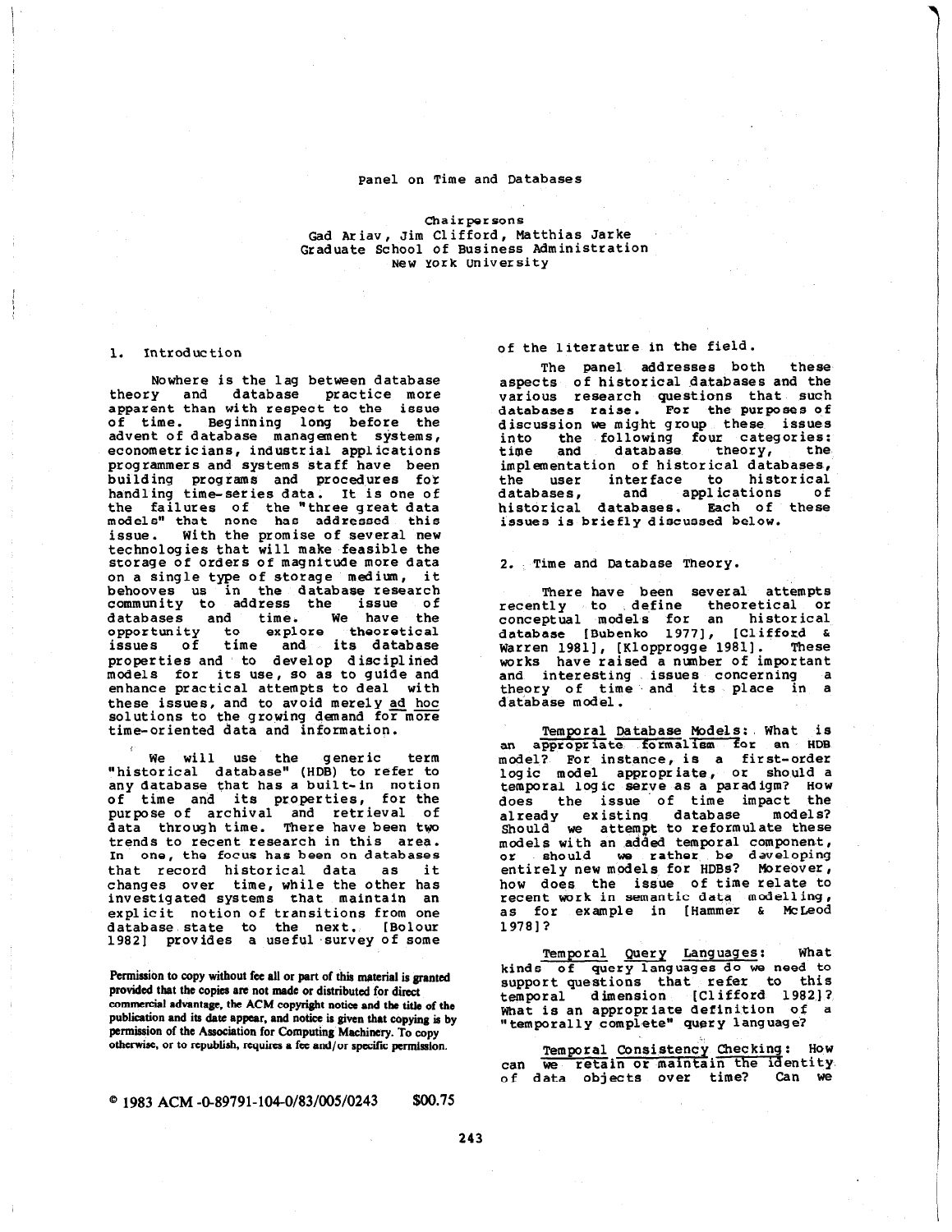develop a theory of tempor dependencies and constraints, to includ the notions of "constant." "non-constant," and in( de) creasing" attributes described in "monotonically [Clifford & Warren 1981]? Finally, how does this concept of "data time" rela to the concept of "transaction time<br>that is central to the issue of databas concurrency? [Rolland 19821.

3. Implementation of Databases Historical

To our knowledge there is no existing general-purpose DBMS ' operational use which presents the notion of time as a primit data-structuring device to the user. TO be sure, there are some prototy<br>systems under development, and moreove systems which allow users to incorporate time-series data but which, having no built-in concept of time and it properties, provide no real support for this usage.

Structures & Operations: What are the file structures, indexing schemes etc., appropriate for the implementation of HDBs? Can historical data and historical meta-data (concerning the parallel history of database definition and usage) be combined coherently int one operational unit? What kinds of language primitives are appropriate for a useful and consistent view of time-oriented data?

Efficiency: are the concerns and What trade-offs? For example, what desig strategy will not "punish" the user of the latest version of the data for the expense of having the historical "dat tail?" What kind of interface between an on-line historical database and an archival database for "long-pa information can be presented to the user?

Impact of New Technology: How can<br>recent and future hardware developments ( e.4 . , optical mass storage, associative processing, database machines) be exploited for the construction of effective HDBs?

4. The User Interface to Historical Databases

The notion of time-series data is very different from the notion of "th latest value" of an attrib Flat-table presentations of dynamic data do not convey the notion of time in a rich way. Recent work [Ariav 19821 has explored alternative methods of presenting this data to the user in such a way as to provide a deeper sense of its temporal dimension. This work makes extensive use of graphics as a presentation device.

What are the appropriate forms of computer graphics for this inter face task? Can we generalize about these graphic tools across different databa domains? In what other ways can the temporal dimension to data be presente to the user, both on input- and on output? Finally, what can we learn from psychological inquiries into the experience of time, and the growin literature on human interfaces, and even from the video games phenomenon, to make historical databases appear dynamic at the user interface?

5. Applications of Historical Databases

A major development in information systems research over the past decad has been the emergence of the concept of a decision support system (DSS) as an integrated set of tools to assist in the manager ial decision-making process. Central to a DSS are a DBMS and a planning model component, and their integrated use for modelling futur developments.

One major function that directly involves the concept of time is the forecasting of possible futur conditions based upon performance in the past. HOW can an HDB with a sophisticated query language rich in the historical dimension support thi predictive function?

A second task of a, DSS is the planning of resource usage over time. How can an HDB be integrated with planning tools for modelling the futur such as Petri nets or CPM networ [Jarke 19821, [De Antonellis & Zonta 1981]? Wore generally, what can we learn from operations research and artificial intelligence planning concepts that will enable us to develop theoretically the concept of an HDB as a planning tool?

6. The Panel.

The panel brings together a numbe of people working on various issue involved in incorporating a tempor dimension into databases. We hope to stimulate a broad discussion of these issues at the conference, and thereby to<br>encourage further work in this encourage further work in thi interesting area.